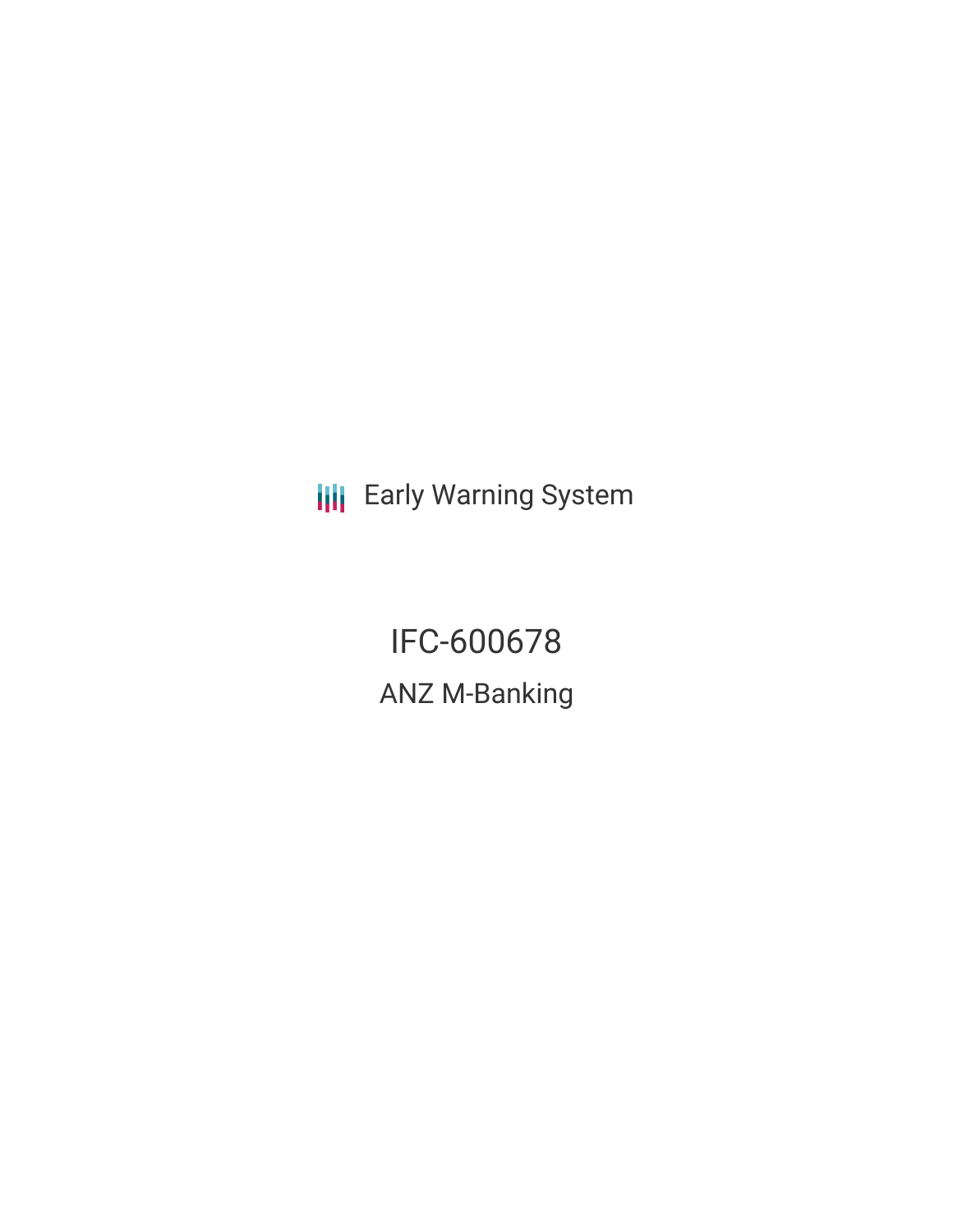# **Quick Facts**

| <b>Countries</b>               | Solomon Islands                         |  |  |  |
|--------------------------------|-----------------------------------------|--|--|--|
| <b>Financial Institutions</b>  | International Finance Corporation (IFC) |  |  |  |
| <b>Status</b>                  | Completed                               |  |  |  |
| <b>Bank Risk Rating</b>        | U                                       |  |  |  |
| <b>Voting Date</b>             | 2014-10-09                              |  |  |  |
| <b>Borrower</b>                | <b>ANZ</b>                              |  |  |  |
| <b>Sectors</b>                 | Finance                                 |  |  |  |
| <b>Investment Type(s)</b>      | <b>Advisory Services</b>                |  |  |  |
| <b>Investment Amount (USD)</b> | $$1.30$ million                         |  |  |  |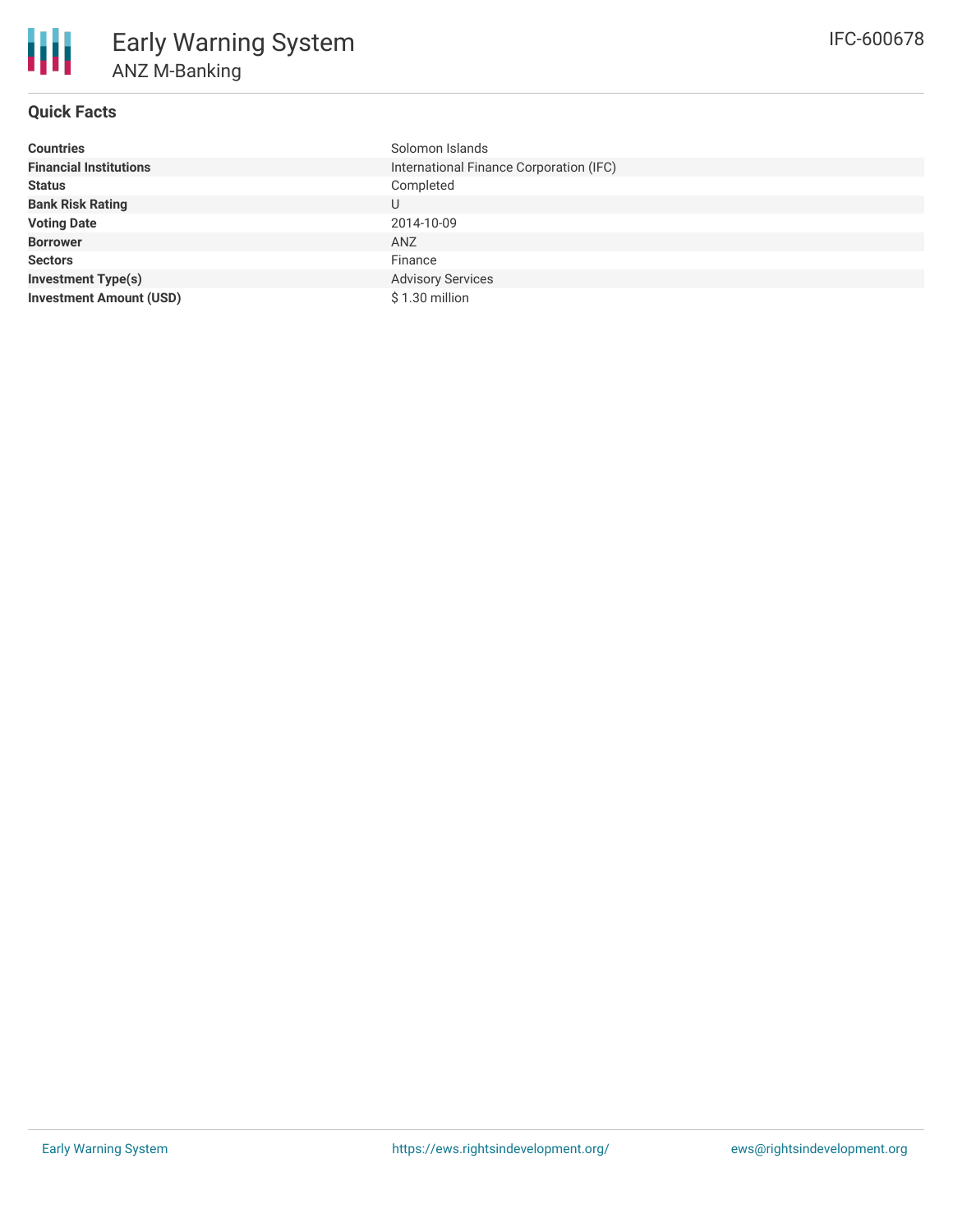

## **Project Description**

According to bank website, "the project will support the roll-out of ANZ's mobile banking platform to the rural areas of Solomon Islands and Papua New Guinea. This will include piloting the business model, establishing an agent network to support mobile banking transactions, supporting sales and e-channel expansion, and integrating financial literacy training in the customer acquisition process."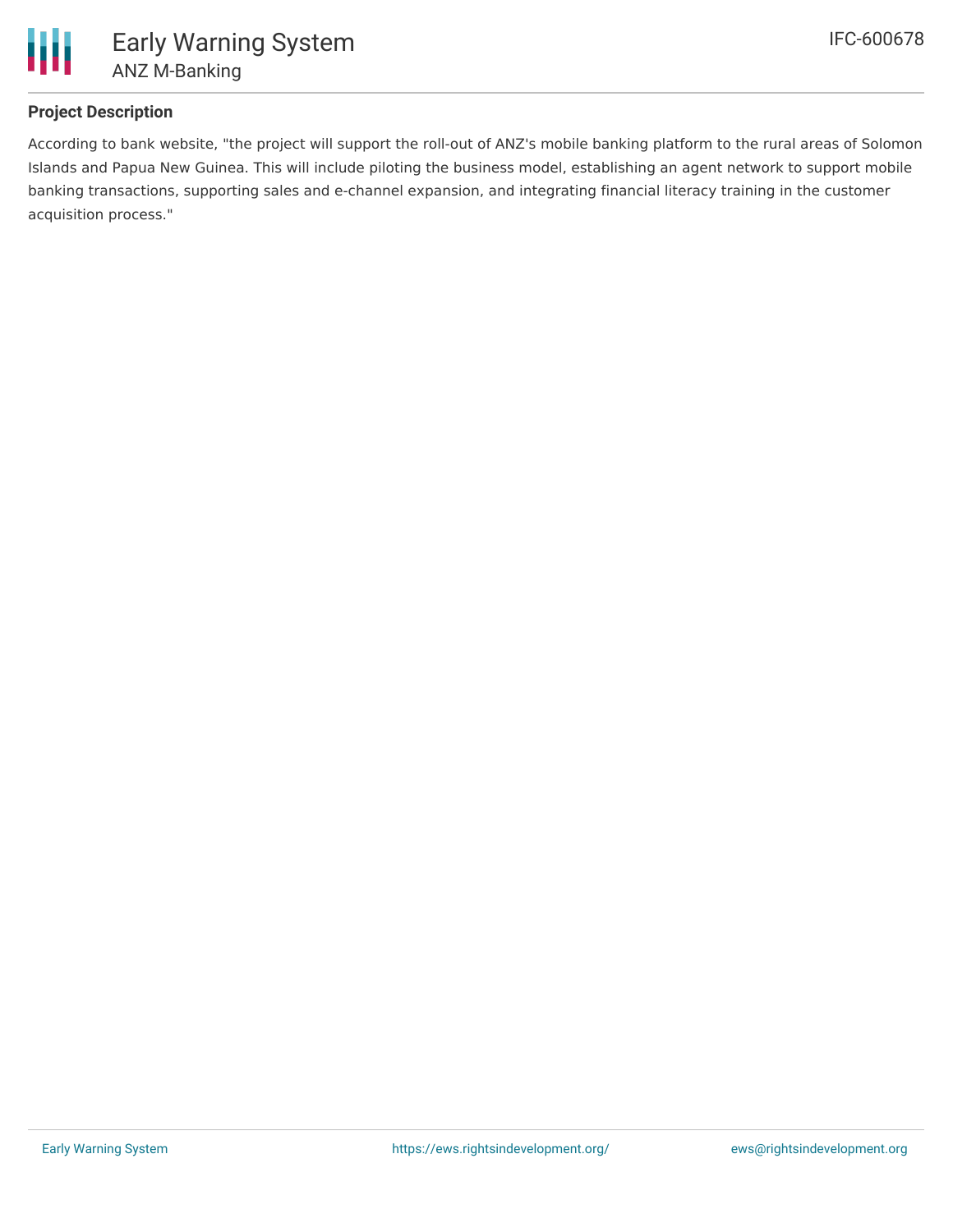### **Investment Description**

• International Finance Corporation (IFC)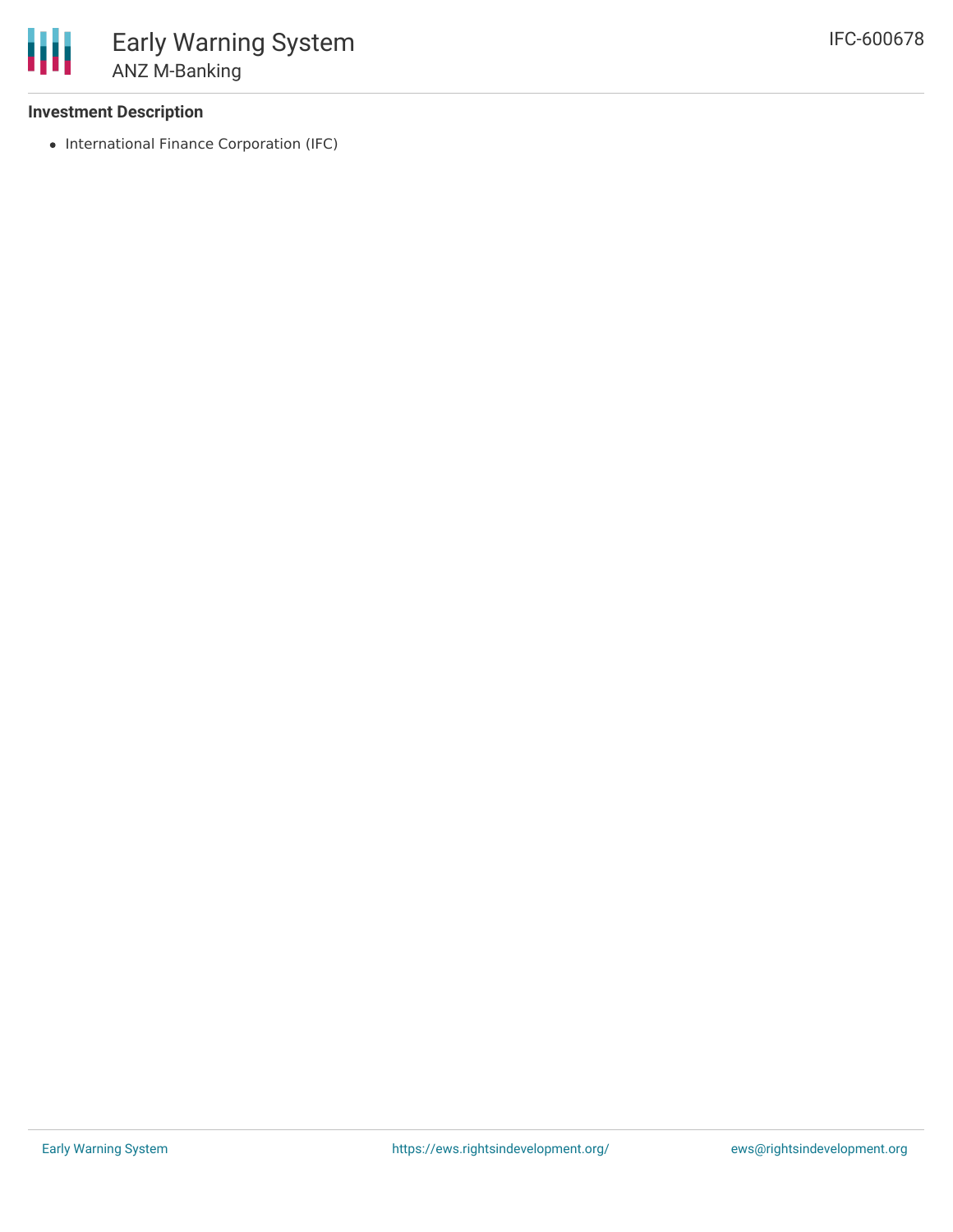

| <b>Private Actor 1</b> | <b>Private Actor</b><br>Role | <b>Private Actor</b><br>Sector | <b>Relation</b>          | <b>Private Actor 2</b> | <b>Private Actor</b><br>2 Role | <b>Private Actor</b><br>2 Sector |
|------------------------|------------------------------|--------------------------------|--------------------------|------------------------|--------------------------------|----------------------------------|
| $\,$                   | $\overline{\phantom{a}}$     | $\sim$                         | $\overline{\phantom{0}}$ | ANZ                    | Client                         | -                                |